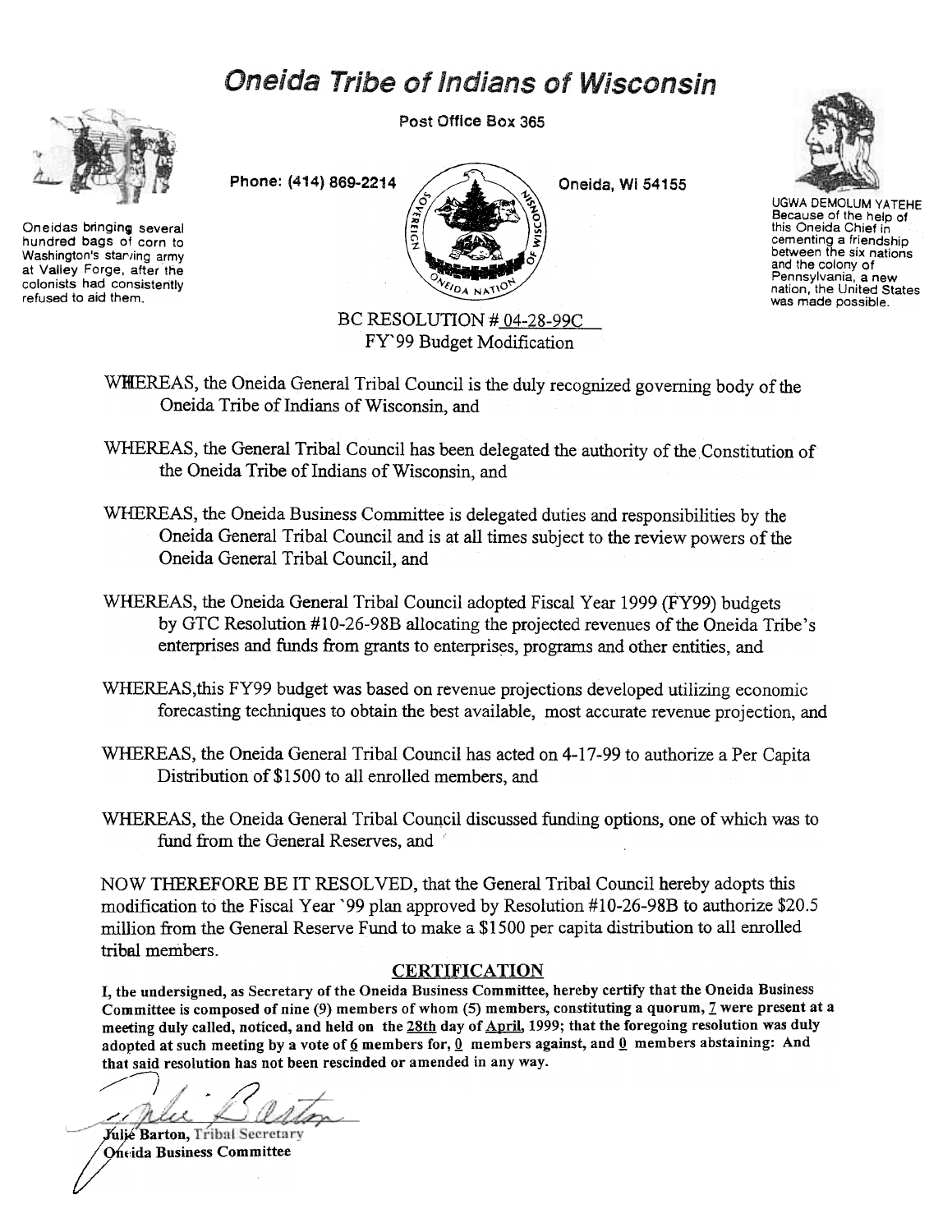**SWAMP** 

**GERALD L. HILL.** SPECIAL COUNSEL

## $\rm{ONEDA}\ LAW\ OFFICE}$  to the data function. LOKENSGARD

N7210 SEMINARY ROAD P.O. BOX 209 ONEIDA, WISCONSIN 54155

(920) 869-4327 FAX (920) 869-4065

**JO ANNE HOUSE** KRIS M. GOODWILL RORY E. DILWEG JENNIFER L. CARLETON JO DEEN B. LOWE

## STATEMENT OF EFFECT Resolution Regarding FY99 Budget Modification

#### Summary

This resolution proposes modification of the Fiscal Year 1999 Budget to make a per capita payment approved by the General Tribal Council on April 17, 1999.

#### Analysis

This resolution identifies that the Oneida Tribe adopted resolution GTC-10-26-99-B which set forth the budget for the Oneida Tribe for Fiscal Year 1999. In addition, that the budget is based on revenue projections which are allocated among programs and enterprises. And, that the General Tribal Council authorized a \$1500 per capita payment to be paid in Fiscal Year 1999 without identifying a specific funding plan for that payment. The Resolve indicates that the budget modification will authorize the use of \$20.5 million from the General Reserve Fund to make the \$1500 per capita distribution to the members.

The Oneida Tribe, for at least the past 15 years has adopted a budget by resolution. That resolution generally referenced a budget document which specifically allocated funds line by line to each program and enterprise of the Oneida Tribe. In addition, the Oneida Tribe has generally acted to amend the budget by the means of a resolution modifying the budget. This modifying resolution, as an amending action, was required to have a two-thirds majority vote to approve. And, recently, the General Tribal Council has acted to limit the authority of the Oneida Business Committee to make changes to the budget once it has been approved. As early as five years ago, the Oneida Business Committee had authority to make amendments in the amount of  $$500,000$ . However, the last budget approval resolution lowered that authority to  $$100,000$ .

In addition to the above, the General Tribal Council has adopted the Ten Day Notice Policy. This policy requires that a minimum of ten days prior notice is required regarding actions which affect the budget. Ten Day Notice Policy, sec. III(1)( $a$ )(2). As a result, the action to modify the budget must be noticed to the General Tribal Council with sufficient specificity so as to give notice of the action to be taken.

The April  $17<sup>th</sup>$  General Tribal Council meeting addressed a per capita payment. The petition identified both a resolution for a percentage payment and a \$1500 interim payment. The percentage payment, eventually identified as 35%, as adopted affects the next fiscal year's budget. Therefore, a budget modification is unnecessary.

The second payment, affects the current budget. The directive was that a \$1500 payment shall be made to all members within 60 days and shall not be paid through taking out a loan. The draft minutes indicate that a discussion regarding how this payment would be made could include funds from "...retail, from any investments, and any money in the reserve." General Tribal Council, April 17, 1999 Draft Minutes, page 37. The Chief Financial Officer indicated that there was sufficient funds in the reserve fund to cover this payment, or a loan could be obtained. Id at pp. 37-38. The discussion then focused on the aspect of obtaining a loan to make the payment, which was almost immediately rejected through an amending motion to prohibit that action. Id. at 42. No other discussion specifically identifying a part or parts of the budget to be utilized for this payment occurred. However, within the transcript, there is a short discussion regarding an untrue rumor about recent financial payments to Airdigm Communications, Inc. General Tribal Council, April 17, 1999 Transcript, p. 145-146. It appeared that most of the discussion involved an attempt to make the per capita payment out of non-gaming revenue.